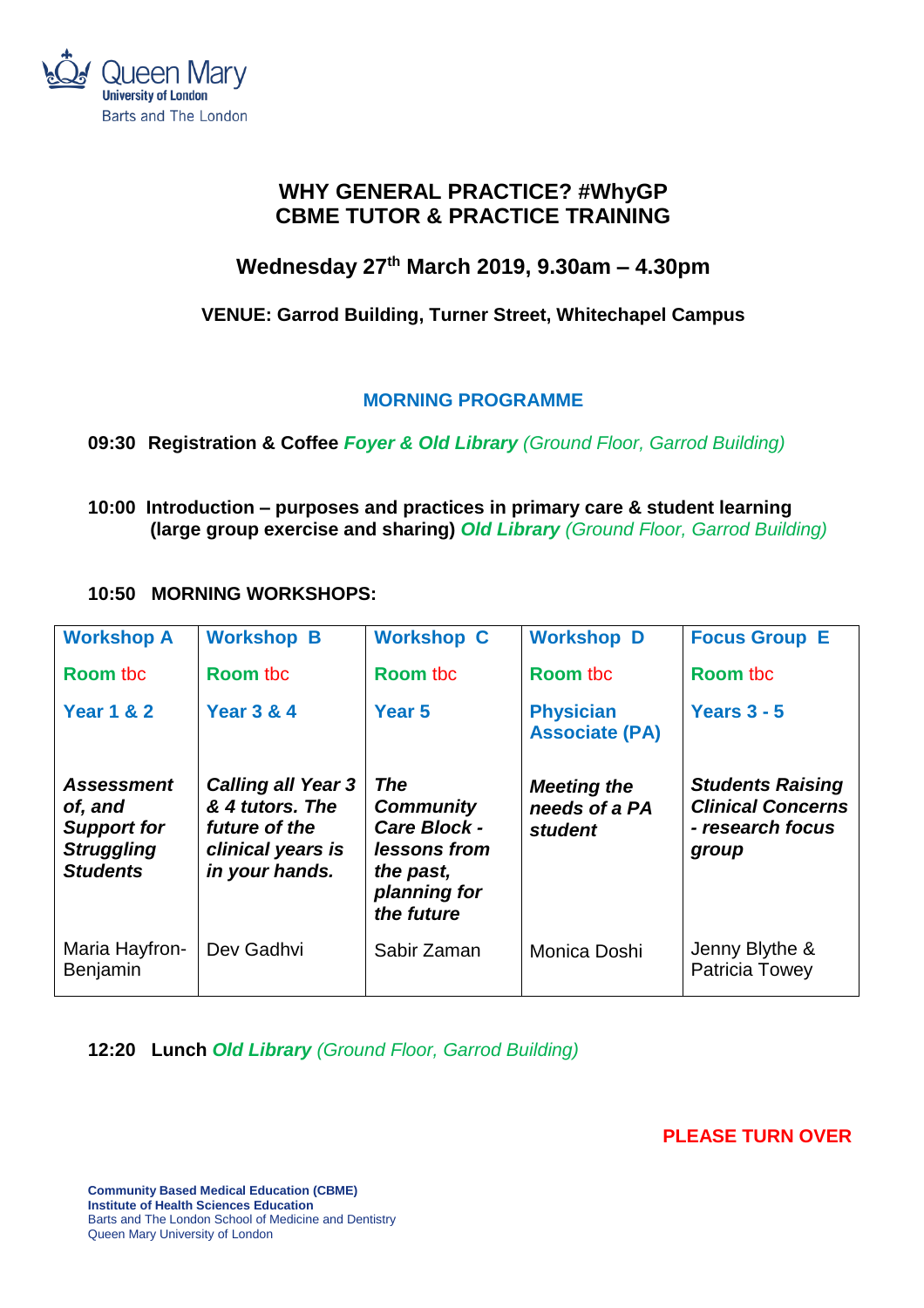

# **WHY GENERAL PRACTICE? #WhyGP CBME TUTOR & PRACTICE TRAINING**

# **Wednesday 27th March 2019, 9.30am – 4.30pm**

## **VENUE: Garrod Building, Turner Street, Whitechapel Campus**

## **AFTERNOON PROGRAMME**

- **12:20 Registration & Lunch** *Foyer & Old Library (Ground Floor, Garrod Building)*
- **13:10 Welcome and Introduction (Anita Berlin – Graduate 2025, values, vision & priorities)** *Milton Lecture Theatre (Ground Floor, Garrod Building)*
- **13:30 CBME Educational Co-ordinator of the Year (Anita Berlin)**
- **13:40 Communications, finances & feedback (Louise Younie) Student voice**

## **14:10 AFTERNOON WORKSHOPS:**

| <b>Workshop F</b>                                           | <b>Workshop G</b>                                                                     | <b>Workshop H</b>                                                         | <b>Workshop I</b>                             | <b>Workshop J</b>                             |
|-------------------------------------------------------------|---------------------------------------------------------------------------------------|---------------------------------------------------------------------------|-----------------------------------------------|-----------------------------------------------|
| Room tbc                                                    | Room tbc                                                                              | Room tbc                                                                  | Room tbc                                      | <b>Room tbc</b>                               |
| Year <sub>2</sub>                                           | <b>All Years</b>                                                                      | <b>Educational</b><br><b>Co-ordinators &amp;</b><br><b>Lead GP Tutors</b> | <b>Educational</b><br><b>Skills Refresher</b> | <b>Educational</b><br><b>Skills Refresher</b> |
| <b>Extending</b>                                            | <b>Helping</b>                                                                        | <b>Placements that</b>                                                    | <b>Activating</b>                             | Giving                                        |
| <b>Patient Contact</b><br>- Working with<br>patient mentors | <b>Students</b><br>prepare for<br><b>OSCEs on</b><br><b>Primary Care</b><br>placement | students love                                                             | learning                                      | <b>Feedback</b>                               |

**15:20 Coffee** *Old Library (Ground Floor, Garrod Building)*

**15:40 Sharing best practice (small groups)** *Old Library (Ground Floor, Garrod Building)* 

**16:30 Close**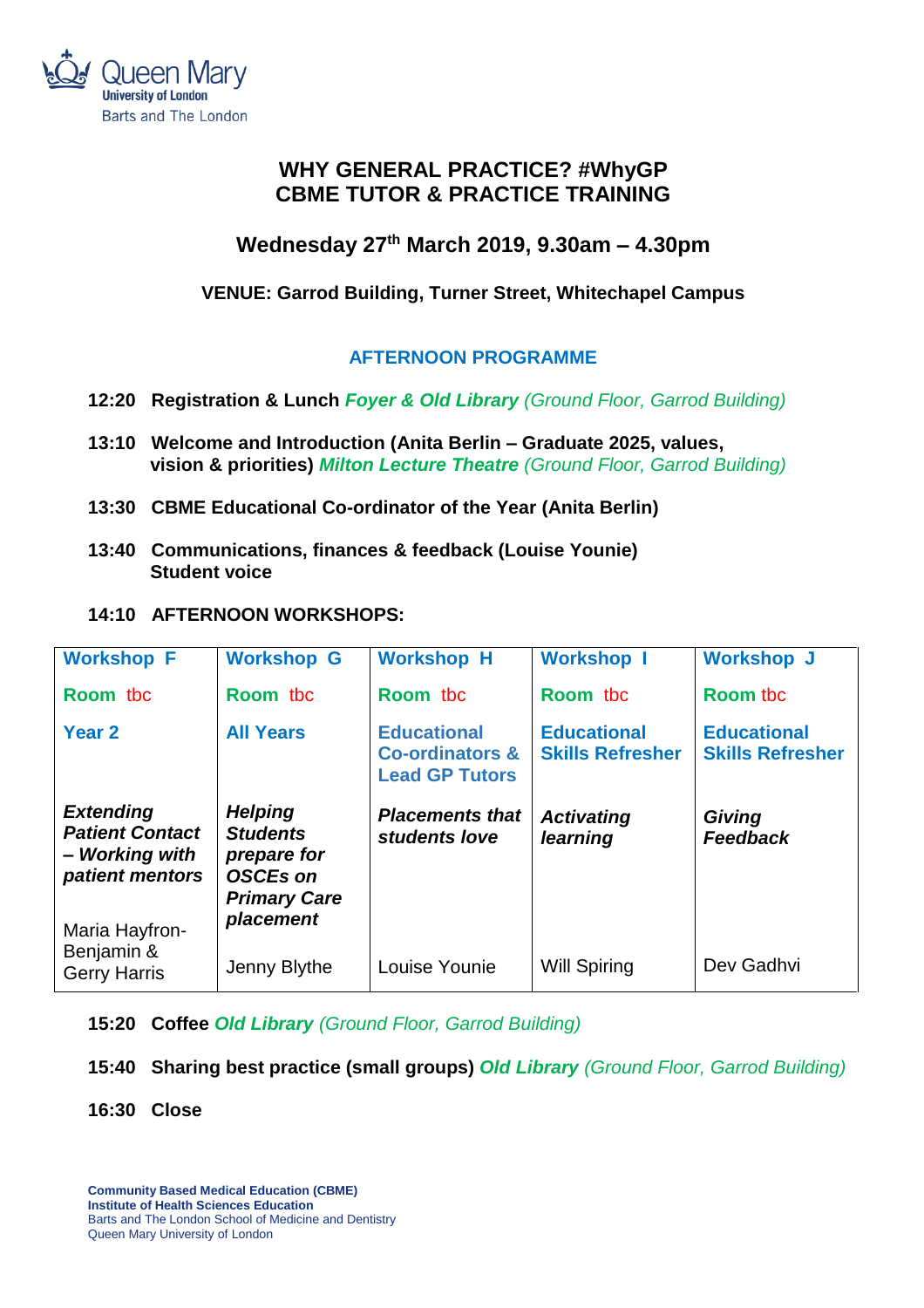

## **MORNING WORKSHOP - DESCRIPTIONS**

## **WORKSHOP A - Year 1 & 2 MBBS**

## *Assessment of, and Support for Struggling Students*

#### **Maria Hayfron-Benjamin**

The vast majority of students in Year 1 and 2 engage well with their clinical placements and many cite them as a highlight of their year. However, a small number struggle to attend and find the reflective writing difficult to engage with. Medicine in Society and Extending Patient Contact are now hurdles to progression, students who do not pass the clinical placements cannot sit the end of year exams. It is right that students who have not engaged, or completed the assessment tasks should fail but it is also important that those who are struggling should be flagged early by the GP and community tutors, so we in the Medical School can make them aware of all the support available to them. This workshop will focus on identifying, flagging and supporting students who are not engaging, and supporting those who find the reflective writing tasks difficult to engage with.

### **WORKSHOP B - Year 3 & 4 MBBS**

### *Calling all Year 3 & 4 tutors. The future of the clinical years is in your hands* **Dev Gadhvi**

The medical school is planning a new curriculum and clinical tutors need to be part of the process. We will use this workshop to take stock of what we do in Year 3 and 4 GP teaching. What our current curriculum is and how this allows us to teach to the best parts of General Practice. What do we enjoy? What works, what doesn't? Using this as a jumping off point, we would like to consider how to utilise our passion for teaching the clinical specialties in general practice. What are we missing? What can we do to make sure our medical students learn clinical knowledge but also more importantly about #WhyGP too. We look forward to welcoming you to an interactive, forward thinking workshop where we can all get involved in the future of the clinical years.

### **WORKSHOP C - Year 5 MBBS**

### *The Community Care Block - lessons from the past, planning for the future* **Sabir Zaman**

You may be aware that the Medical School is in the process of developing a new Curriculum, 'Graduate 2025'. The planning for this has begun in earnest, with the aim being to develop doctors suited to a dynamic healthcare environment, whilst revitalising the learning experience. The six-week Year 5 Community Care Block is our flagship GP placement, with students given the opportunity to fully immerse themselves into the setting and gain an invaluable understanding of Community Care. This is the right time for us to consider what we do well as Tutors, what we can do better, and how we want the block to look moving forward. During this workshop we will brainstorm ideas, consider student feedback, and discuss as a learning community our vision for the future student experience, and how we can all practically deliver this in GP Surgeries. We want to hear your views, and hope you will join the discussion during this exciting time.

## **WORKSHOP D - MSc Physician Associate Studies**

## *Meeting the needs of a PA student*

### **Monica Doshi**

Physician associates are the newest members of the primary care team, now in its third year the Barts and the London MSc in Physician Associate Studies has seen its first 20 students complete the programme and a new cohort of 50 students joined us is January 2019. Between May 2019 and November 2020 each student will spend over 50 days in the same GP setting, where they will progress from novices to budding members of the healthcare team, able to see patients independently under the supervision of their GP supervisor. This workshop will focus on meeting the needs of these graduate students in primary care, as they progress rapidly through their training.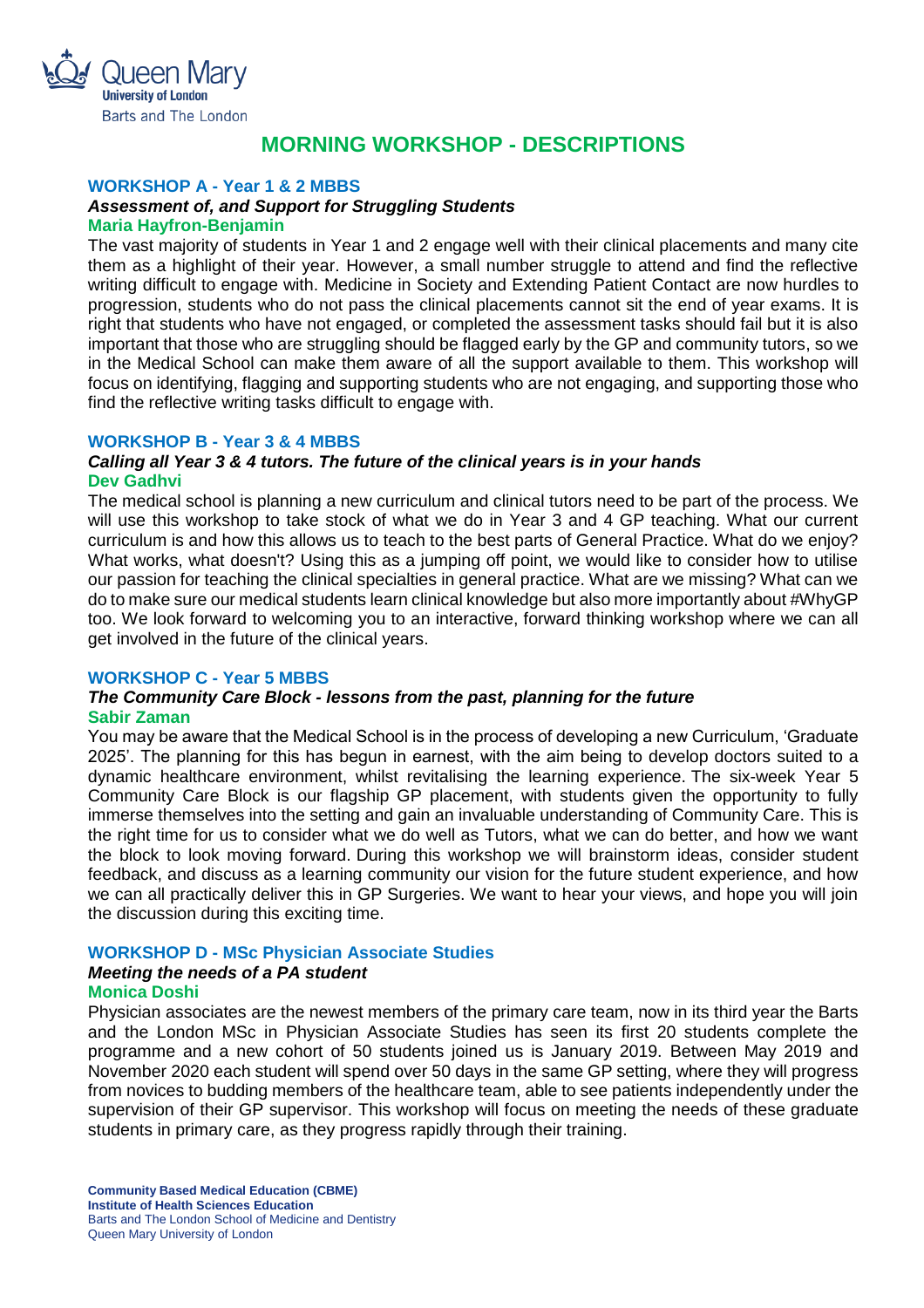

## **FOCUS GROUP E - Years 3 – 5 MBBS**

### *Students raising clinical concerns on community placements research* **Jenny Blythe & Patricia Towey**

In the GP department, we have been researching drivers and barriers to students raising clinical concerns on community placements in order to improve their engagement with the process. We are keen to know what our tutors understand about students' duties around this topic, and whether thresholds for reporting issues differ between groups. This workshop will run as a focus group as part of research on the topic (information sheet and consent form will be sent out prior to the session) where GP tutors will have a discussion about raising concerns issues and then work through example cases where students may have concerns.

## **AFTERNOON WORKSHOP - DESCRIPTIONS**

### **WORKSHOP F - Year 2 MBBS**

### *Extending Patient Contact – Working with patient mentors* **Maria Hayfron-Benjamin and Gerry Harris**

As we prepare for Graduate 2025, our new curriculum, we are reviewing the current Year 1 and 2 MBBS. It seems likely that Year 2 will change more than Year 1. One of the aims is to provide a smoother transition into Year 3. We are also dealing with a large increase in the number of students and some changes to the timing of teaching.

This workshop will focus on looking at what works well in EPC, what could be improved, and will introduce a possible new way of delivering EPC – involving longitudinal contact with a patient mentor that is being piloted this year. There will be an opportunity to meet some patient mentors and the students that have been mentored by them.

### **WORKSHOP G - All Years**

#### *Helping Students prepare for OSCEs on Primary Care placement*  **Jenny Blythe**

Primary Care placements offer students a unique environment to practise the required skills for OSCE exams. Furthermore, tutors have expressed interested in knowing more about the OSCE exam process. We will use this workshop to discuss how experience in General Practice prepares students for OSCEs and we will use some of the time to consider new OSCE stations that reflect management in the community.

## **WORKSHOP H - Educational Co-ordinators & Lead GP Tutors**

## *Placements that students love*

## **Louise Younie**

*If you arrive at a practice and they are expecting you, know your name, have a timetable organised, then the rest of the placement is usually great.*

This is the sentiment expressed at a recent tutor training by fifth year medical student. Organisation and planning are central to a good learning experience for medical students, and when we receive complaints from students, poor organisation (along with attitude issues, lack of clinician time and lack of feedback given) is one of the key areas that students say detract from their placement. This workshop will allow for sharing of best organisational practice e.g. induction packs, pre-placement email to students, reviewing student feedback etc., addressing key pitfalls (e.g. lunchtime breaks) and will offer opportunity to explore ways in which CBME can better partner in facilitating excellent placements for students.